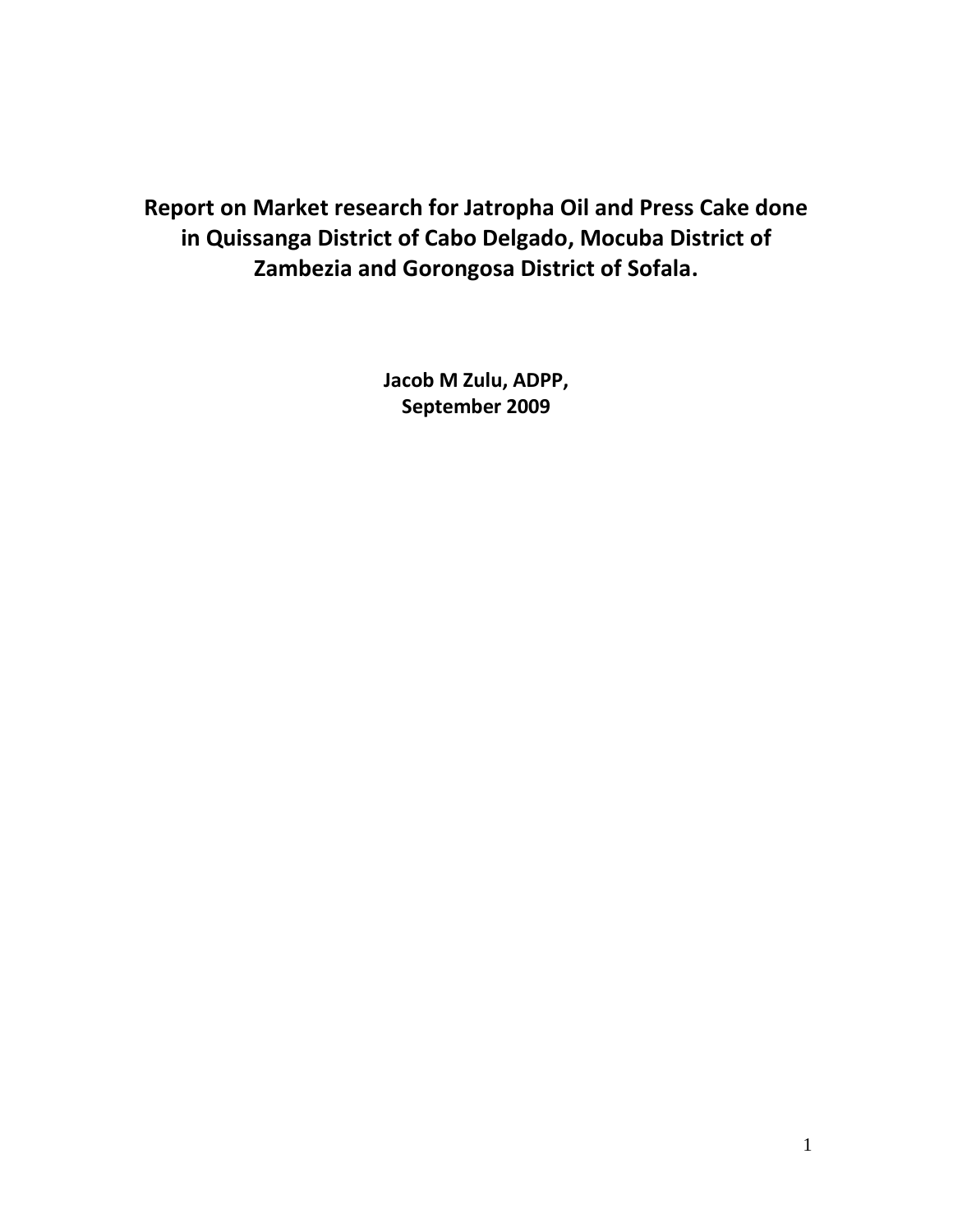### Contents:

| $2^{\circ}$    |     |  |  |
|----------------|-----|--|--|
| $\overline{3}$ |     |  |  |
| 4              |     |  |  |
|                |     |  |  |
|                |     |  |  |
|                |     |  |  |
|                | 4.4 |  |  |
|                |     |  |  |
| 6              |     |  |  |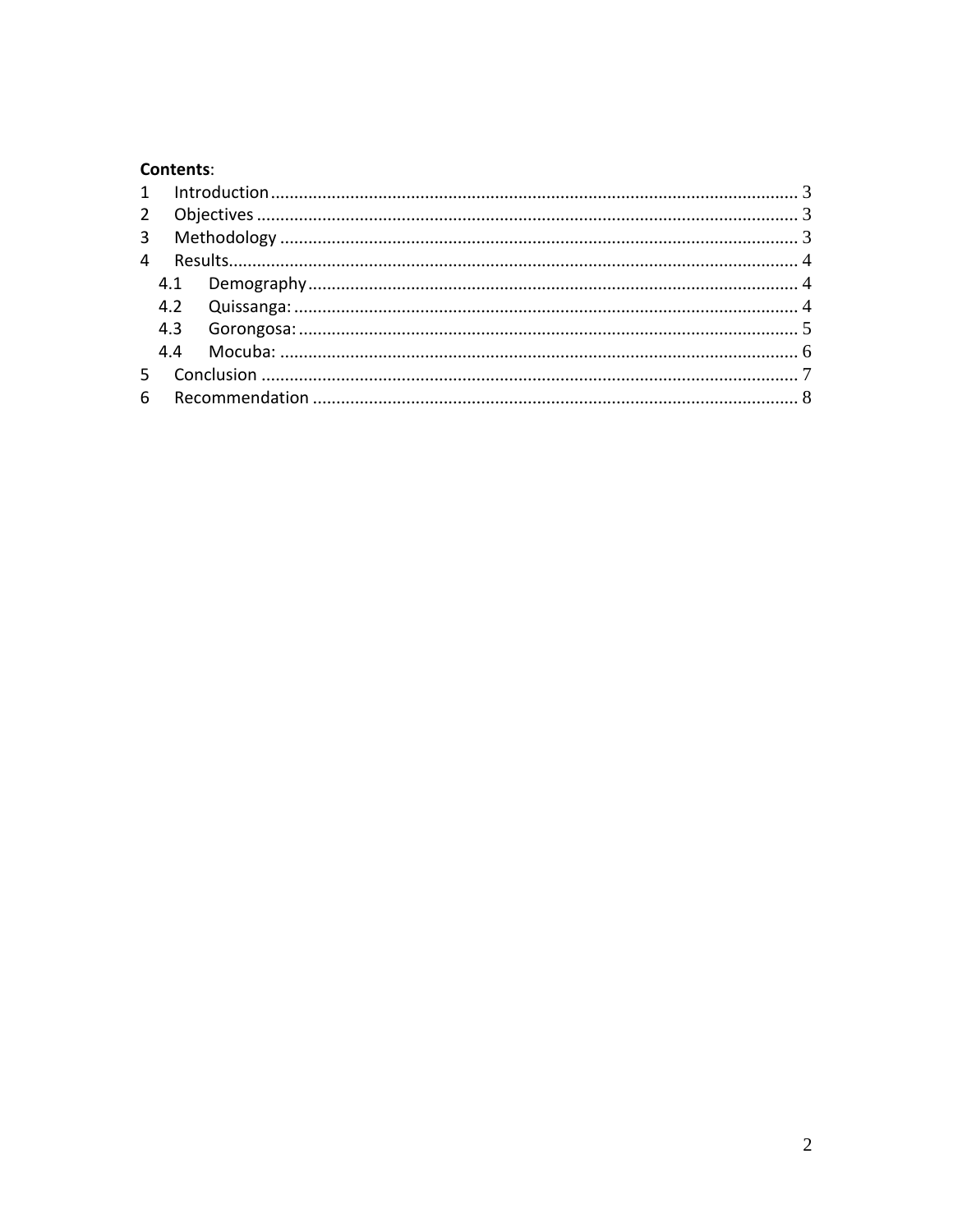## <span id="page-2-0"></span>**1 Introduction**

Following the implementation of the ADPP/FACT Project in and around the Quirimbas National Park in Cabo Delgado Province in Mozambique, it was found necessary that a research is conducted in the area to asses the market potential for the jatropha oil as well as the press cake. The research has been in three different areas, namely Quissanga, Mocuba and Gorongosa, therefore, this report focuses on all the three different districts in their respective provinces. The report reveals the possibility of the potential market for jatropha products such as oil for lamps, oil for soap and press cake for fertilizing the soil. It evaluates the business possibilities and recommends what measures to put in place should there be any attempt of doing business in the respective areas.

# <span id="page-2-1"></span>**2 Objectives**

The objective is to predict as good as possible, the future sales possibilities for the various products and services of BBC, for which various productlines can be investigated. The market prediction will be based on surveys with potential clients.

Productline of oil based products ,

- oil for soap and lamp oil,
- and the press cake as potential for fertilizer.

# <span id="page-2-2"></span>**3 Methodology**

Data collection by use of questionnaires and through observation. The questionnaires were preprinted and given to data gatherers with the quality control of the PL to avoid high degree of error. The primary data was collected on a random basis in three different areas in the selected districts. The families were interviewed in accordance with the questionnaires and what they gave as an answer is what was recorded unless in situations where there was need only for observation. As for the questions that the household were not able to respond, they were left blank. This report has an error probability of 3% mostly arising from non answered questions and luck of scientific measurements with regard to distance covered to the market as well as total areas cultivated for each field crop, of which in other cases there is intercropping.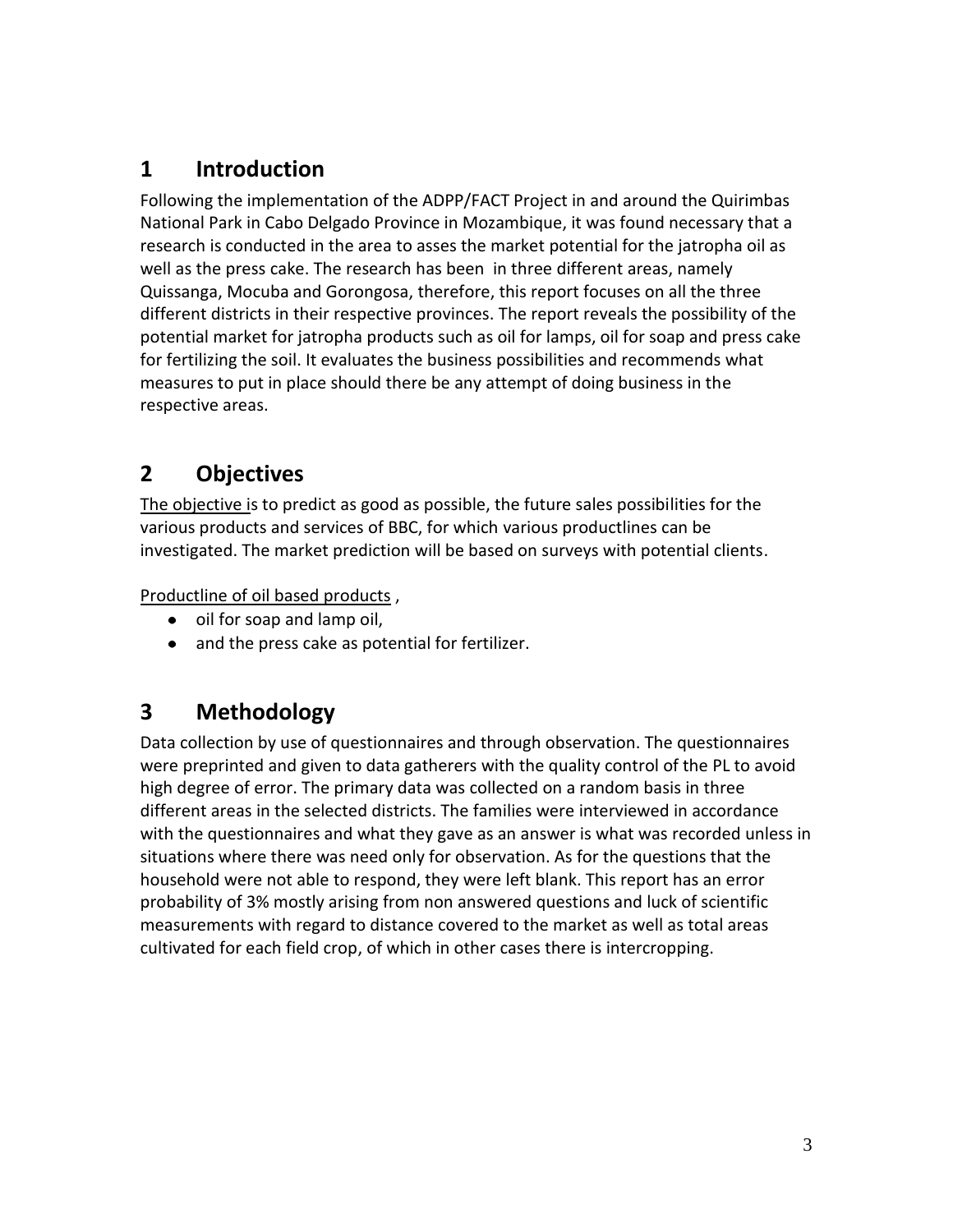## <span id="page-3-0"></span>**4 Results**

### <span id="page-3-1"></span>4.1 Demography

Gender: Though it was done randomly, during data analysis it was discovered that it was at a ratio of 2 to 1 men and women respectively both for Mocuba and Gorongosa and 1 to 1 for Quissanga..

Age group: 47% of the people interviewed were between the age of 30 and 40 years, 10% over 50years but below 65 years, 20% were between the age of 20 and 30 years while the remaining 23% was between the age of 40 and 50 years of age for Quissanga. Gorongosa: 45% between the age of 30 to 40, 12% over the age of 50 but below 65 years, 18% between the age of 20 and 30, while the remaining 25% was between the age of 40 and 50.

Mocuba: 42% was between the age of 30 and 40, 10% above 50 but below 65 years, 30% between the age of 20 and 30, while the remaining 18% was between the age of 40 and 50 years.

Civil status: 90% of the interviewed were married with 7% singles and 3% not known.

Population density: 60% households had family members below 5 in the households, 32% was members between 5 and 9 members while only 8% had above 10. this shows that most families in the area are still young families as compared to typical families that would register above 5 as an average.

### <span id="page-3-2"></span>**4.2 Quissanga:**

### **Oil for Lamps**

80% of households in Ntessa, Bilibiza and 25 de Setembro use 1 to 3 lamps per family, 15% use firewood as they have no access to oil, while 5% use over 5 lamps per family. The biggest consumption of oil was noted in Ntessa village, a family in Tessa spends 25mt per week to get oil that cost 35mt per 350mils of oil. On average a litre of diesel costs 75 mts., these families require more oil but due to economic hardships they can not buy more. In other ways, if there was fuels close to them that they do not need to use the 25mt for transport, it means that they would end up buying more fuel for their homes and would have more light available, the other thing being that if the cost of fuel was slightly less, then the household would have more fuel for less money spent. At the moment there is an estimated consumption of 10.2 liters (costing approximately 500mt), of fuel per week for the 26 families, with a possibility of doubling the consumption if the cost was slightly less and close to their households. Apparently there is a total amount of 295mt spent in transport of the 9 families together for 1 week that have to get public transport to buy this basic need. It was also noted that the families opt to use what is readily available on the market though with preference to kerosene as it produces less smoke as compared to diesel.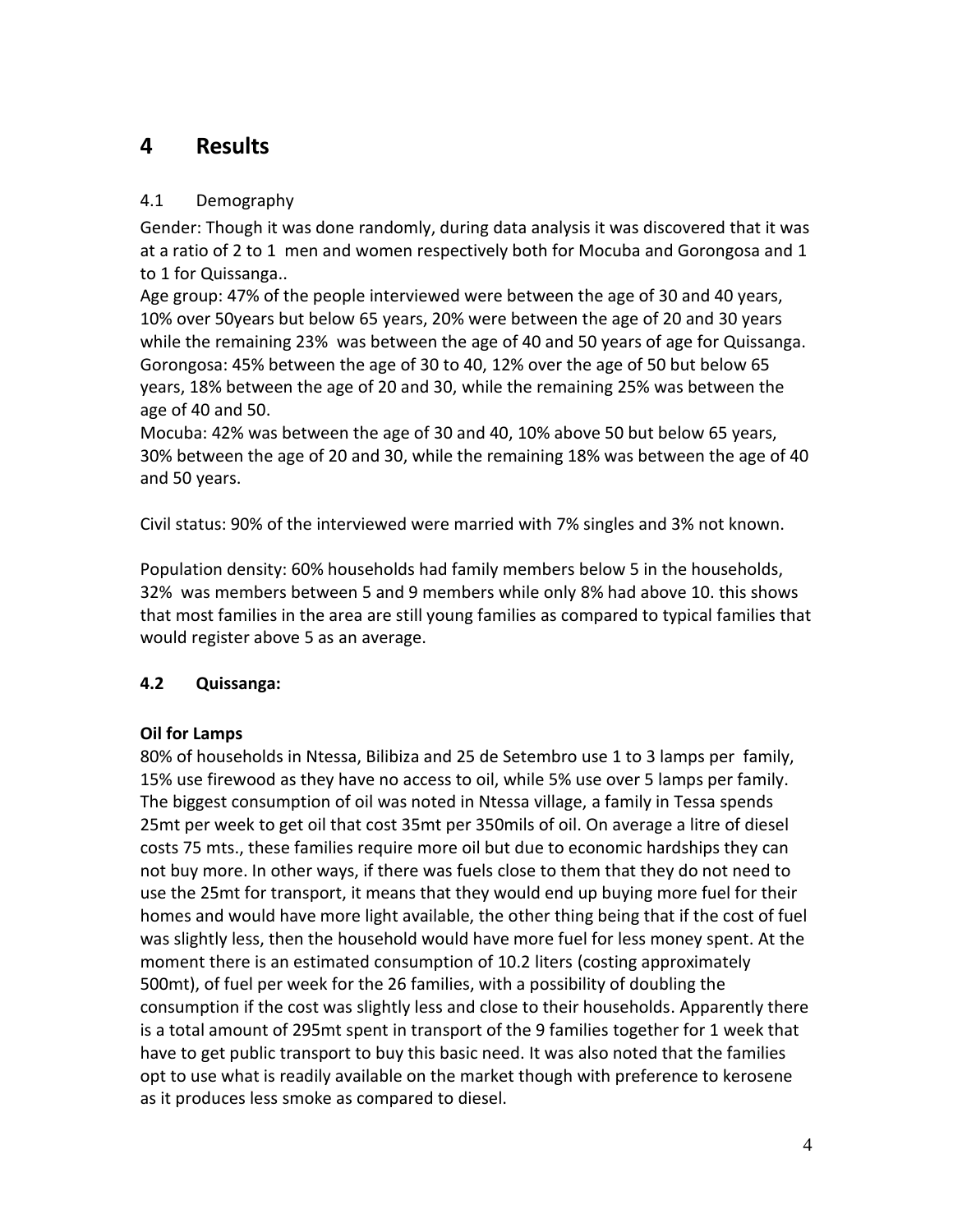#### **Oil for Soap**

29 families out of the 30 interviewed use soap and together they spend a total of 568Mt to buy this soap per week, while they use another 120Mt in transport for all the families together that need transport to buy the commodity per week. All these families indicated the need of having more soap for various use eg, bathing, washing cloths, dish washing, washing hands after using the toilets etc, which could not be met due to prices and distance to the market in some cases. As in the case of oil, if the market was close to the people, consumption would increase by one third, besides, there is more demand of soap as compared to oil for lumps. The price of the soap above per kilo is 60mt and this is the cheapest one in the areas.

#### **Press Cake for soil improvement**

A total of 49.5 hectare of land is cultivated by the 30 families, of which 38 hectare is for cereal crops, 8.5 for cassava crops, 2 hectare for groundnuts and 1 hector for sesame. On average maize costs 5mt per kg, 3mt for cassava and 20mt for groundnuts and they get 50mt for sesame.

On average, each farmer has about 1.5 hectare of land under cultivation, which in it self does not give the family enough harvest for home consumption as the harvest are extremely low and poor. There was clear indication that all the farmers were looking forward to increased production but none was willing to invest in fertilizer. Only two were using animal manure but also in very small quantities that would otherwise not even make a significant change. The farmer also were not familiar with methods that could improve yields. In this regard, it would require a lot of effort to mobilize and convince the farmer in the use of press cake as organic manure. However, for the ones that are growing jatropha it would not be a problem as such as they would be using what has come out of their own jatropha seeds.

### <span id="page-4-0"></span>**4.3 Gorongosa:**

### **Oil for Lamps**

Up to 70% of households in the area use at least 1000ltr per week of kerosene, un like in Quissanga, a litre of kerosene in Gorongosa on average costs 25mt, and these families mostly use two lamps. 25% of households use 1 lamp and the remaining 5% use 3 lamps per family. In Chiro and Nhampondo areas, a family will use 50mt per week for transport in order to get oil that costs 25mt, it was noted just like in Quissanga that these families require more oil but due to economic hardships they can not buy more. In other ways, if there was fuels close to them that they do not need to use the 50mt or even 30mt for transport, it means that they would end up buying more fuel for their homes and would have more light available, the other thing being that if the cost of fuel is slightly less, then the household would have more fuel for less money spent. At the moment there is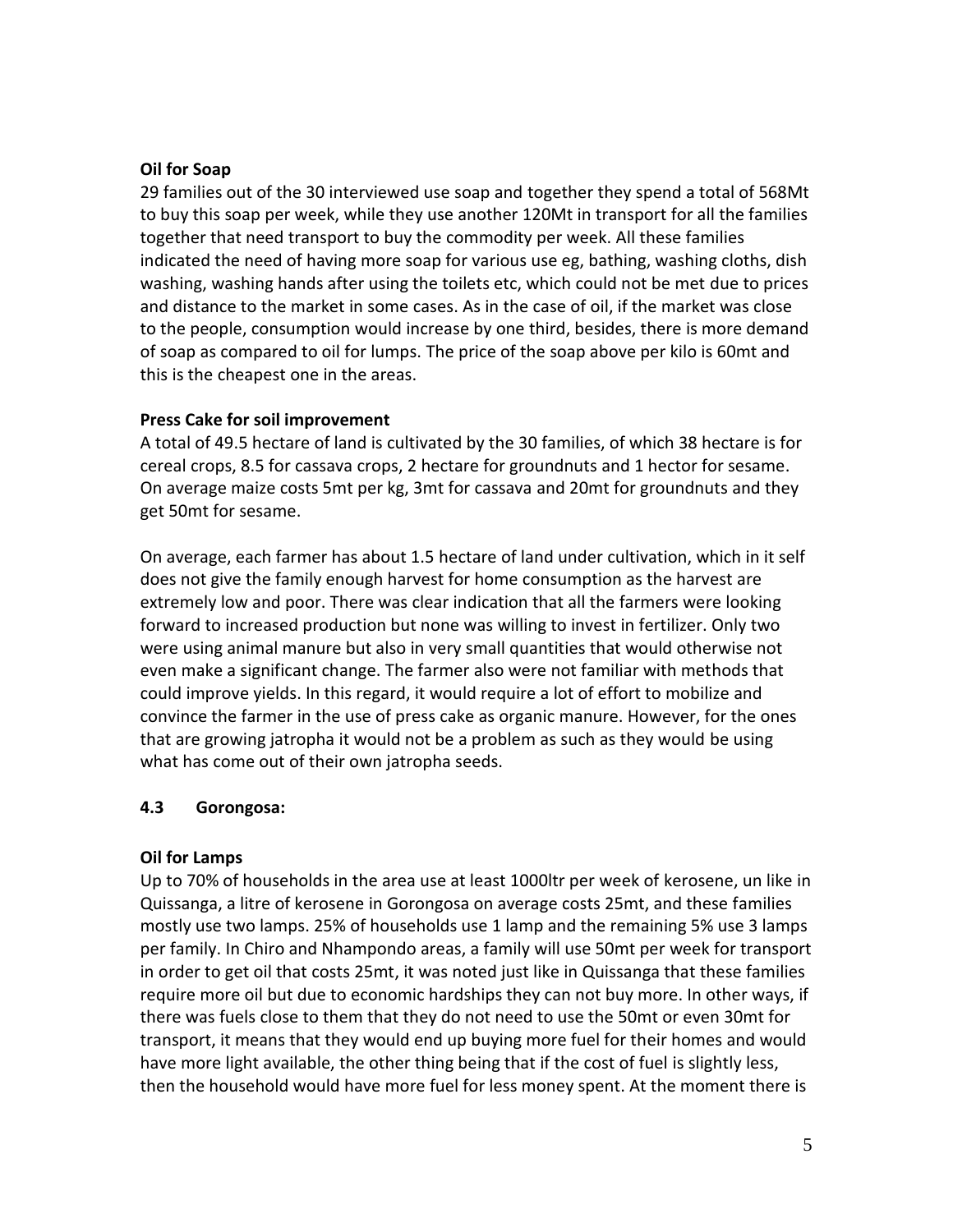an estimated consumption of 35 liters (costing approximately 800mt), of fuel per week for the 30 families, with a possibility of increasing consumption if the cost was slightly less. Apparently there is a total amount of 230mt spent in transport of the 5 families together for 1 week that have to get public transport to buy this basic need. It was also noted that the families opt to use what is readily available on the market though with preference to kerosene as it produces less smoke as compared to diesel.

### **Oil for Soap**

In Gorongosa, all the 30 families that were interviewed use soap and together they spend a total of 716Mt to buy this soap per week, while they use another 270Mt in transport for all the families together that need transport to buy the commodity per week. All these families indicated the need of having more soap for various use eg, bathing, washing cloths, dish washing, washing hands after using the toilets etc, which could not be met due to prices and distance to the market in some cases. As in the case of oil, if the market was close to the people, consumption soap would increase by one third, besides, there is more demand of soap as compared to oil for lamps. The price for soap above per kilo is 50mt and this is the cheapest one in the areas.

#### **Press Cake for soil improvement**

A total of 81 hectare of land is cultivated by the 30 families, 58 ha for cereal crops, 7.5 for legumes, 3.5 ha for tuba crops and 12 hector for sesame. For maize they get 5mt per kg, sesame they get 50mt per kg and 20mt for legumes per kg. Maize has price variation of 3mt per kg at the time of harvest, and up to 8mt just before the rain season starts, as for other crops prices are quiet stable.

On average, each farmer has about 3 hectare of land under cultivation, which in it self does not give the family enough harvest for home consumption as the harvest are extremely low and poor. There was clear indication that all the farmers were looking forward to increased production but none was willing to invest in fertilizer. Only four were using animal manure but also in very small quantities that would otherwise not even make a significant change. The farmers are not familiar with methods that could improve yields. In this regard, it would require a lot of effort to mobilize and convince the farmer in the use of press cake as organic manure.

### <span id="page-5-0"></span>**4.4 Mocuba:**

#### **Oil for Lamps**

90% of households in Mocuba use 1 to 2 lamps per family, 7% use 3 lamps and 3% use 4 lamps per family. The oil consumption on average is at 250ml per family of the 47%, the highest was 1 litre for 15% families, the rest was varying between 300ml to 500ml. 90% of these families need public transport to get the oil, and they spend a total of 1130mt per week to get oil that cost 380mt. Mucuba had the least oil consumption, a total of 13.5 litres per week for the 30 families. On average a litre of diesel costs 28 mts., these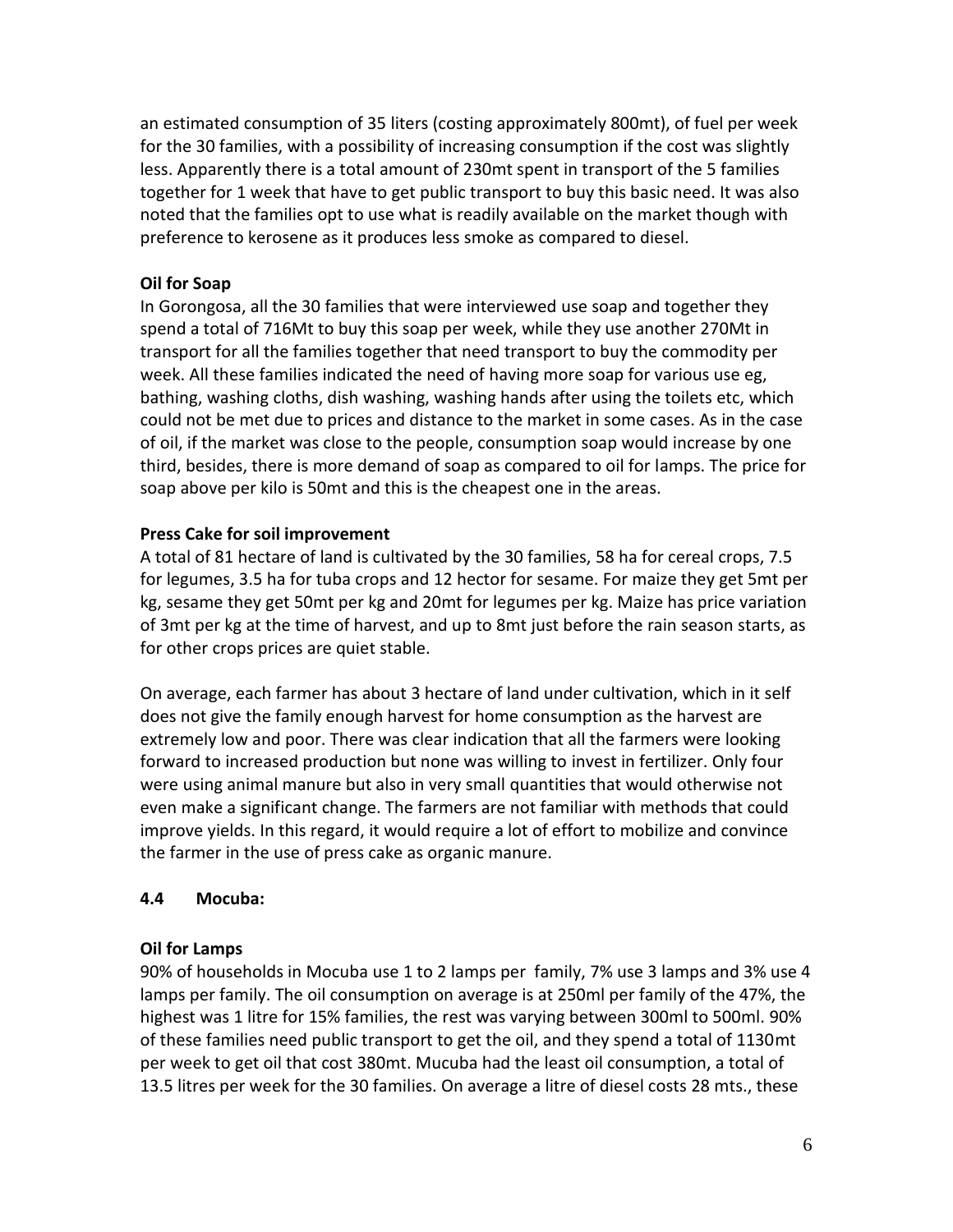families require more oil but due to economic hardships they can not buy more. In other ways, if there was fuels close to them that they do not need to use the 50mt for transport, it means that they would end up buying more fuel for their homes and would have more light available, if the cost of fuel was slightly low, the household would have more fuel for less money spent. At the moment there is an estimated consumption of 13.5 liters (costing approximately 380mt), of fuel per week for the 30 families, with a possibility of tripling the consumption if the cost was slightly less and close to their households.

### **Oil for Soap**

30 families interviewed use soap and together they spend a total of 900Mt to buy this soap per week, while they use another 1080Mt in transport for all the families together that need transport to buy the commodity per week. All these families indicated the need of having more soap for various use eg, bathing, washing cloths, dish washing, washing hands after using the toilets etc, which could not be met due to prices and distance to the market in some cases. The price of the soap above per kilo is 50mt and this is the cheapest one in the areas.

### **Press Cake for soil improvement**

A total of 72 hectare of land is cultivated by 30 families, 30 hectare is for cereal crops, 23 hectare for legumes, 18 hectare for tuba crops and 1 hector for sesame.

On average, each farmer has about 3 hectare of land under cultivation, which in it self does not give the family enough harvest for home consumption as the harvest are extremely low and poor. There was clear indication that all the farmers were looking forward to increased production but none was willing to invest in fertilizer. Only two were using animal manure but also in very small quantities that would otherwise not even make a significant change. The farmer also were not familiar with methods that could improve yields.

# <span id="page-6-0"></span>**5 Conclusion**

The area in and around the Quirimbas National Park has roughly a population of 316,741, Mocuba has a population of 306,543, while Gorongosa has 116,912 bringing a total of 740,196 people of which 90% has no access to electricity. With this back ground it means therefore that there is a big potential for oil for lamps for about 133,000 families. If 90 families can consume 60 liters per week, it means that 133000 families consumes about 88,000 liters per week and in a year they consume roughly 4,000,000 liters of oil for light. Since most of these people are poor, it means that there is an equally available market for soap. Market for Bagaco (press cake fertilizer) can not be granted as it is somehow complex as the people do not have the culture for manure. It would however be worthwhile trying brickets and charcoal.